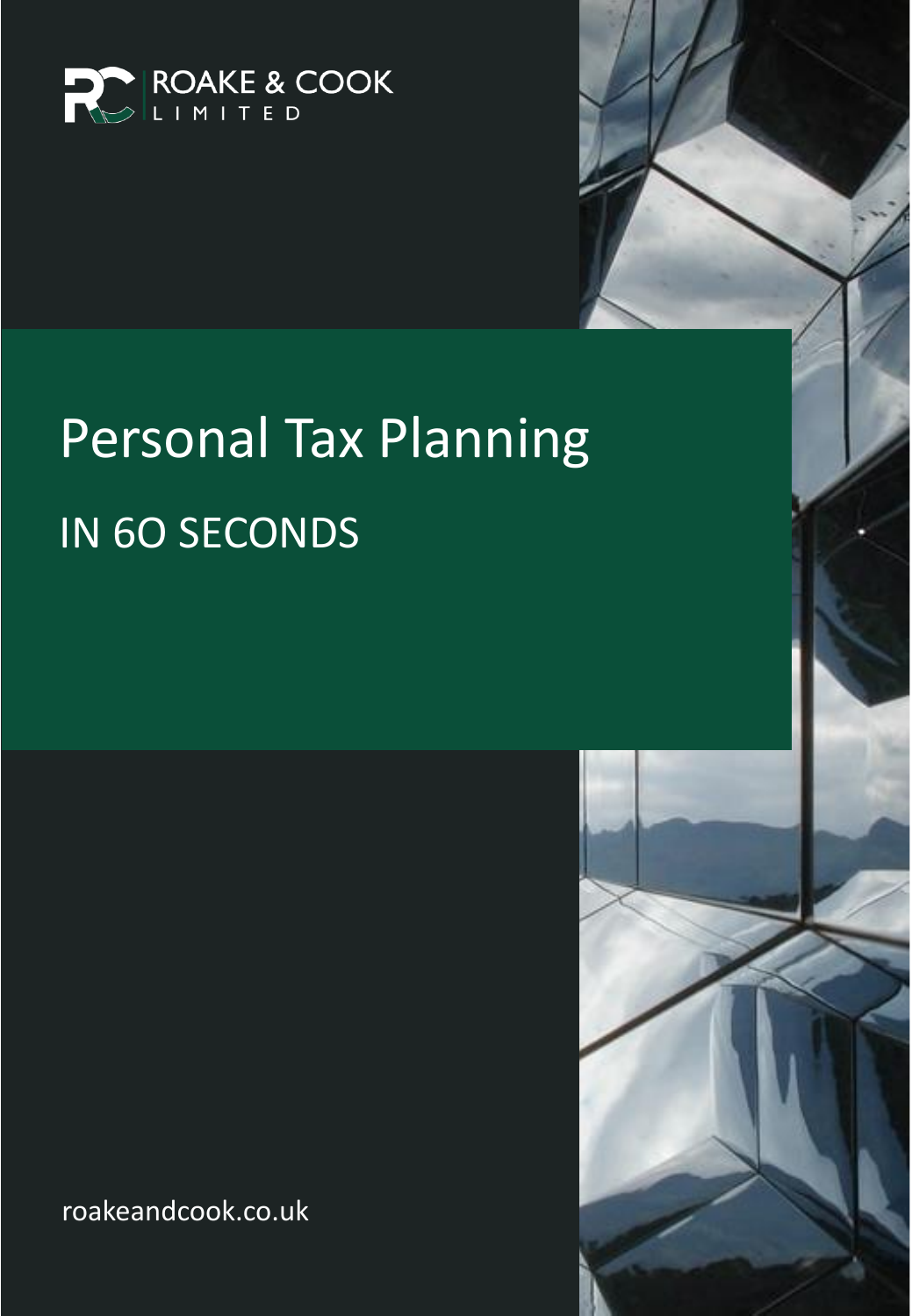

## Personal Tax Planning IN 6O SECONDS

There are a number of considerations for an individual wanting to minimise their personal tax bill for the year ahead. This fact sheet does not cover all issues and does not constitute tax advice, but seeks to highlight points to discuss with your advisor.

#### Income tax

• It may be possible to preserve your personal allowance through pension contributions and qualifying charitable donations (allowance is phased out between £100-125,000)

#### Capital Gains Tax (CGT)

- Everyone has an Annual Exemption of £12,300 on which no CGT is due.
- Gifts to a spouse or civil partner are usually exempt and can be used to utilise each individuals Annual Exemption

#### Inheritance Tax (IHT)

• Everyone has an Annual Exemption of £3,000 on which gifts are exempt.

#### Individual Savings Accounts (ISAs)

• The annual overall subscription limit is £20,000 on which Income tax and CGT do not apply

#### Personal allowance and tax rates for 2021/22

- Personal Allowance £12,570
- Tax rates
	- Basic tax rate 20% (up to £37,700)
	- Higher tax rate 40% (£37,701 to £150,000)
	- Additional tax rate 45% (above £150,000)